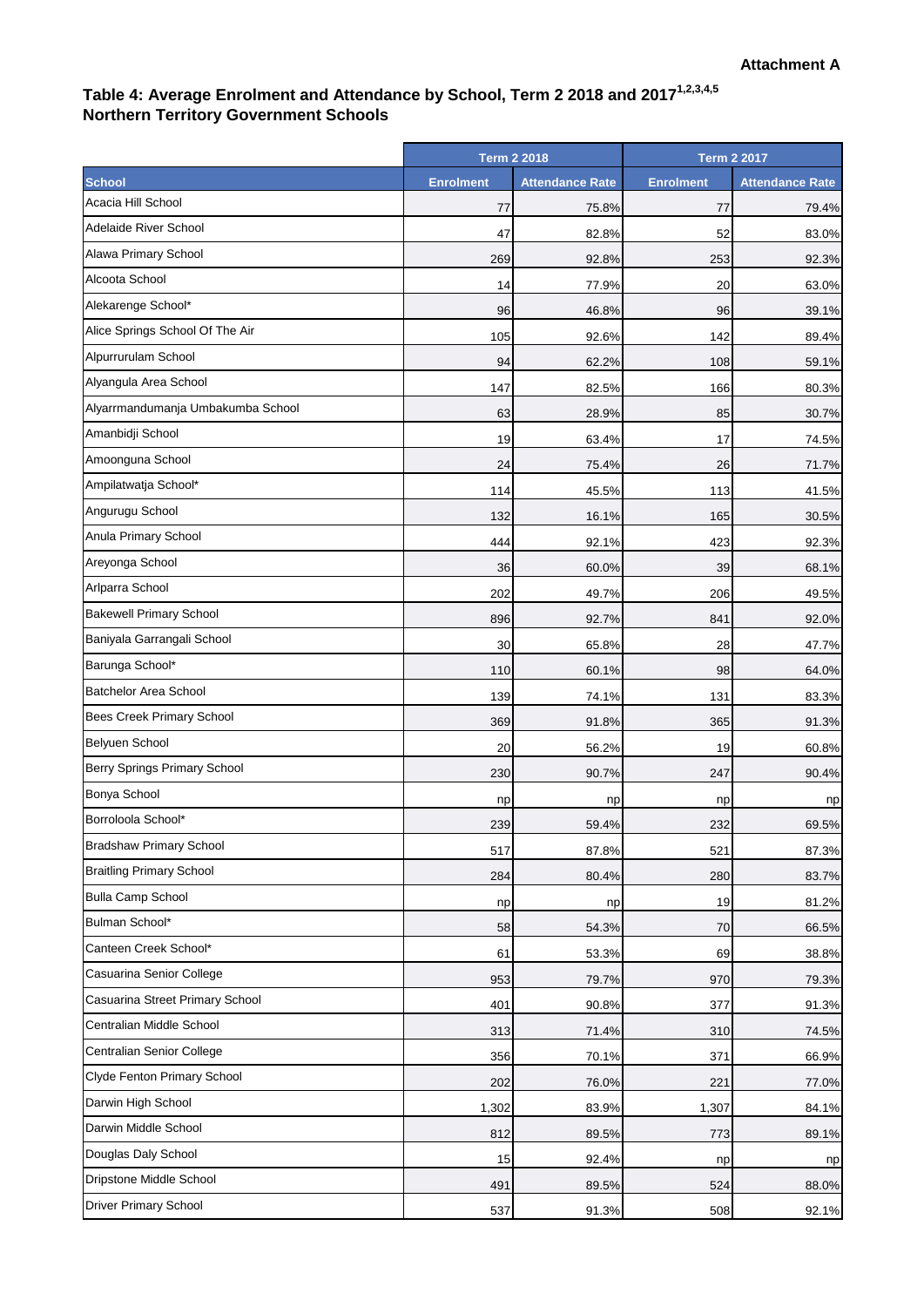## **Attachment A**

| <b>Enrolment</b><br><b>Enrolment</b><br><b>Attendance Rate</b><br><b>Attendance Rate</b><br>Dundee Beach School<br>19<br>82.9%<br>22<br>93.4%<br>494<br>91.5%<br>508<br>92.8%<br>Elliott School*<br>68<br>71.2%<br>84<br>75.2%<br>Epenarra School*<br>39.9%<br>51<br>49.1%<br>41<br>Finke School<br>26<br>66.7%<br>32<br>73.2%<br><b>Forrest Parade School</b><br>73<br>88.0%<br>62<br>88.1%<br>Gapuwiyak School<br>199<br>33.6%<br>238<br>36.1%<br>Gillen Primary School<br>238<br>79.3%<br>288<br>81.5%<br>Girraween Primary School<br>494<br>92.9%<br>518<br>93.5%<br><b>Gray Primary School</b><br>374<br>88.5%<br>385<br>87.6%<br>Gunbalanya School<br>291<br>294<br>49.9%<br>45.7%<br><b>Haasts Bluff School</b><br>35<br>62.8%<br>36<br>70.7%<br>Harts Range School<br>63<br>54.5%<br>70<br>61.7%<br>135<br>84.0%<br>114<br>81.6%<br>89.3%<br>286<br>277<br>90.2%<br>408<br>91.0%<br>415<br>89.6%<br>Imanpa School<br>60.7%<br>17<br>15<br>77.4%<br>Jabiru Area School<br>199<br>77.9%<br>236<br>75.9%<br>Jilkminggan School*<br>78<br>69.4%<br>86<br>57.8%<br>Jingili Primary School<br>340<br>91.3%<br>325<br>91.9%<br>161<br>53.7%<br>145<br>52.7%<br>199<br>87.4%<br>200<br>87.9%<br>Katherine High School<br>623<br>58.9%<br>609<br>66.8%<br>146<br>164<br>0.0%<br>Katherine South Primary School<br>384<br>87.2%<br>395<br>86.2%<br>np<br>np<br>Kintore Street School<br>50<br>73.7%<br>48<br>82.9%<br>Lajamanu School<br>185<br>42.3%<br>226<br>52.9%<br>Laramba School<br>57<br>56.4%<br>65<br>64.2%<br>Larapinta Primary School<br>390<br>87.9%<br>359<br>87.7%<br>Larrakeyah Primary School<br>495<br>93.5%<br>478<br>92.9%<br>Leanyer Primary School<br>566<br>91.4%<br>600<br>92.3%<br>Ludmilla Primary School<br>98<br>79.3%<br>80<br>86.3%<br>223<br>71.0%<br>73.4%<br>241<br>231<br>85.7%<br>250<br>84.6%<br>62<br>45.2%<br>71<br>57.2%<br>566<br>40.0%<br>652<br>48.3%<br>179<br>82.6%<br>177<br>85.8%<br>24<br>54.6%<br>24<br>57.5%<br>31<br>78.0%<br>33<br>89.3%<br>14<br>84.2%<br>np<br>np |                                | <b>Term 2 2018</b> |       | <b>Term 2 2017</b> |       |
|----------------------------------------------------------------------------------------------------------------------------------------------------------------------------------------------------------------------------------------------------------------------------------------------------------------------------------------------------------------------------------------------------------------------------------------------------------------------------------------------------------------------------------------------------------------------------------------------------------------------------------------------------------------------------------------------------------------------------------------------------------------------------------------------------------------------------------------------------------------------------------------------------------------------------------------------------------------------------------------------------------------------------------------------------------------------------------------------------------------------------------------------------------------------------------------------------------------------------------------------------------------------------------------------------------------------------------------------------------------------------------------------------------------------------------------------------------------------------------------------------------------------------------------------------------------------------------------------------------------------------------------------------------------------------------------------------------------------------------------------------------------------------------------------------------------------------------------------------------------------------------------------------------------------------------------------------------------------------------------------------------------------|--------------------------------|--------------------|-------|--------------------|-------|
|                                                                                                                                                                                                                                                                                                                                                                                                                                                                                                                                                                                                                                                                                                                                                                                                                                                                                                                                                                                                                                                                                                                                                                                                                                                                                                                                                                                                                                                                                                                                                                                                                                                                                                                                                                                                                                                                                                                                                                                                                      | <b>School</b>                  |                    |       |                    |       |
|                                                                                                                                                                                                                                                                                                                                                                                                                                                                                                                                                                                                                                                                                                                                                                                                                                                                                                                                                                                                                                                                                                                                                                                                                                                                                                                                                                                                                                                                                                                                                                                                                                                                                                                                                                                                                                                                                                                                                                                                                      |                                |                    |       |                    |       |
|                                                                                                                                                                                                                                                                                                                                                                                                                                                                                                                                                                                                                                                                                                                                                                                                                                                                                                                                                                                                                                                                                                                                                                                                                                                                                                                                                                                                                                                                                                                                                                                                                                                                                                                                                                                                                                                                                                                                                                                                                      | Durack Primary School          |                    |       |                    |       |
|                                                                                                                                                                                                                                                                                                                                                                                                                                                                                                                                                                                                                                                                                                                                                                                                                                                                                                                                                                                                                                                                                                                                                                                                                                                                                                                                                                                                                                                                                                                                                                                                                                                                                                                                                                                                                                                                                                                                                                                                                      |                                |                    |       |                    |       |
|                                                                                                                                                                                                                                                                                                                                                                                                                                                                                                                                                                                                                                                                                                                                                                                                                                                                                                                                                                                                                                                                                                                                                                                                                                                                                                                                                                                                                                                                                                                                                                                                                                                                                                                                                                                                                                                                                                                                                                                                                      |                                |                    |       |                    |       |
|                                                                                                                                                                                                                                                                                                                                                                                                                                                                                                                                                                                                                                                                                                                                                                                                                                                                                                                                                                                                                                                                                                                                                                                                                                                                                                                                                                                                                                                                                                                                                                                                                                                                                                                                                                                                                                                                                                                                                                                                                      |                                |                    |       |                    |       |
|                                                                                                                                                                                                                                                                                                                                                                                                                                                                                                                                                                                                                                                                                                                                                                                                                                                                                                                                                                                                                                                                                                                                                                                                                                                                                                                                                                                                                                                                                                                                                                                                                                                                                                                                                                                                                                                                                                                                                                                                                      |                                |                    |       |                    |       |
|                                                                                                                                                                                                                                                                                                                                                                                                                                                                                                                                                                                                                                                                                                                                                                                                                                                                                                                                                                                                                                                                                                                                                                                                                                                                                                                                                                                                                                                                                                                                                                                                                                                                                                                                                                                                                                                                                                                                                                                                                      |                                |                    |       |                    |       |
|                                                                                                                                                                                                                                                                                                                                                                                                                                                                                                                                                                                                                                                                                                                                                                                                                                                                                                                                                                                                                                                                                                                                                                                                                                                                                                                                                                                                                                                                                                                                                                                                                                                                                                                                                                                                                                                                                                                                                                                                                      |                                |                    |       |                    |       |
|                                                                                                                                                                                                                                                                                                                                                                                                                                                                                                                                                                                                                                                                                                                                                                                                                                                                                                                                                                                                                                                                                                                                                                                                                                                                                                                                                                                                                                                                                                                                                                                                                                                                                                                                                                                                                                                                                                                                                                                                                      |                                |                    |       |                    |       |
|                                                                                                                                                                                                                                                                                                                                                                                                                                                                                                                                                                                                                                                                                                                                                                                                                                                                                                                                                                                                                                                                                                                                                                                                                                                                                                                                                                                                                                                                                                                                                                                                                                                                                                                                                                                                                                                                                                                                                                                                                      |                                |                    |       |                    |       |
|                                                                                                                                                                                                                                                                                                                                                                                                                                                                                                                                                                                                                                                                                                                                                                                                                                                                                                                                                                                                                                                                                                                                                                                                                                                                                                                                                                                                                                                                                                                                                                                                                                                                                                                                                                                                                                                                                                                                                                                                                      |                                |                    |       |                    |       |
|                                                                                                                                                                                                                                                                                                                                                                                                                                                                                                                                                                                                                                                                                                                                                                                                                                                                                                                                                                                                                                                                                                                                                                                                                                                                                                                                                                                                                                                                                                                                                                                                                                                                                                                                                                                                                                                                                                                                                                                                                      |                                |                    |       |                    |       |
|                                                                                                                                                                                                                                                                                                                                                                                                                                                                                                                                                                                                                                                                                                                                                                                                                                                                                                                                                                                                                                                                                                                                                                                                                                                                                                                                                                                                                                                                                                                                                                                                                                                                                                                                                                                                                                                                                                                                                                                                                      |                                |                    |       |                    |       |
|                                                                                                                                                                                                                                                                                                                                                                                                                                                                                                                                                                                                                                                                                                                                                                                                                                                                                                                                                                                                                                                                                                                                                                                                                                                                                                                                                                                                                                                                                                                                                                                                                                                                                                                                                                                                                                                                                                                                                                                                                      | <b>Henbury School</b>          |                    |       |                    |       |
|                                                                                                                                                                                                                                                                                                                                                                                                                                                                                                                                                                                                                                                                                                                                                                                                                                                                                                                                                                                                                                                                                                                                                                                                                                                                                                                                                                                                                                                                                                                                                                                                                                                                                                                                                                                                                                                                                                                                                                                                                      | Howard Springs Primary School  |                    |       |                    |       |
|                                                                                                                                                                                                                                                                                                                                                                                                                                                                                                                                                                                                                                                                                                                                                                                                                                                                                                                                                                                                                                                                                                                                                                                                                                                                                                                                                                                                                                                                                                                                                                                                                                                                                                                                                                                                                                                                                                                                                                                                                      | Humpty Doo Primary School      |                    |       |                    |       |
|                                                                                                                                                                                                                                                                                                                                                                                                                                                                                                                                                                                                                                                                                                                                                                                                                                                                                                                                                                                                                                                                                                                                                                                                                                                                                                                                                                                                                                                                                                                                                                                                                                                                                                                                                                                                                                                                                                                                                                                                                      |                                |                    |       |                    |       |
|                                                                                                                                                                                                                                                                                                                                                                                                                                                                                                                                                                                                                                                                                                                                                                                                                                                                                                                                                                                                                                                                                                                                                                                                                                                                                                                                                                                                                                                                                                                                                                                                                                                                                                                                                                                                                                                                                                                                                                                                                      |                                |                    |       |                    |       |
|                                                                                                                                                                                                                                                                                                                                                                                                                                                                                                                                                                                                                                                                                                                                                                                                                                                                                                                                                                                                                                                                                                                                                                                                                                                                                                                                                                                                                                                                                                                                                                                                                                                                                                                                                                                                                                                                                                                                                                                                                      |                                |                    |       |                    |       |
|                                                                                                                                                                                                                                                                                                                                                                                                                                                                                                                                                                                                                                                                                                                                                                                                                                                                                                                                                                                                                                                                                                                                                                                                                                                                                                                                                                                                                                                                                                                                                                                                                                                                                                                                                                                                                                                                                                                                                                                                                      |                                |                    |       |                    |       |
|                                                                                                                                                                                                                                                                                                                                                                                                                                                                                                                                                                                                                                                                                                                                                                                                                                                                                                                                                                                                                                                                                                                                                                                                                                                                                                                                                                                                                                                                                                                                                                                                                                                                                                                                                                                                                                                                                                                                                                                                                      | Kalkaringi School*             |                    |       |                    |       |
|                                                                                                                                                                                                                                                                                                                                                                                                                                                                                                                                                                                                                                                                                                                                                                                                                                                                                                                                                                                                                                                                                                                                                                                                                                                                                                                                                                                                                                                                                                                                                                                                                                                                                                                                                                                                                                                                                                                                                                                                                      | Karama Primary School          |                    |       |                    |       |
|                                                                                                                                                                                                                                                                                                                                                                                                                                                                                                                                                                                                                                                                                                                                                                                                                                                                                                                                                                                                                                                                                                                                                                                                                                                                                                                                                                                                                                                                                                                                                                                                                                                                                                                                                                                                                                                                                                                                                                                                                      |                                |                    |       |                    |       |
|                                                                                                                                                                                                                                                                                                                                                                                                                                                                                                                                                                                                                                                                                                                                                                                                                                                                                                                                                                                                                                                                                                                                                                                                                                                                                                                                                                                                                                                                                                                                                                                                                                                                                                                                                                                                                                                                                                                                                                                                                      | Katherine School Of The Air    |                    |       |                    |       |
|                                                                                                                                                                                                                                                                                                                                                                                                                                                                                                                                                                                                                                                                                                                                                                                                                                                                                                                                                                                                                                                                                                                                                                                                                                                                                                                                                                                                                                                                                                                                                                                                                                                                                                                                                                                                                                                                                                                                                                                                                      |                                |                    |       |                    |       |
|                                                                                                                                                                                                                                                                                                                                                                                                                                                                                                                                                                                                                                                                                                                                                                                                                                                                                                                                                                                                                                                                                                                                                                                                                                                                                                                                                                                                                                                                                                                                                                                                                                                                                                                                                                                                                                                                                                                                                                                                                      | Kiana School                   |                    |       |                    |       |
|                                                                                                                                                                                                                                                                                                                                                                                                                                                                                                                                                                                                                                                                                                                                                                                                                                                                                                                                                                                                                                                                                                                                                                                                                                                                                                                                                                                                                                                                                                                                                                                                                                                                                                                                                                                                                                                                                                                                                                                                                      |                                |                    |       |                    |       |
|                                                                                                                                                                                                                                                                                                                                                                                                                                                                                                                                                                                                                                                                                                                                                                                                                                                                                                                                                                                                                                                                                                                                                                                                                                                                                                                                                                                                                                                                                                                                                                                                                                                                                                                                                                                                                                                                                                                                                                                                                      |                                |                    |       |                    |       |
|                                                                                                                                                                                                                                                                                                                                                                                                                                                                                                                                                                                                                                                                                                                                                                                                                                                                                                                                                                                                                                                                                                                                                                                                                                                                                                                                                                                                                                                                                                                                                                                                                                                                                                                                                                                                                                                                                                                                                                                                                      |                                |                    |       |                    |       |
|                                                                                                                                                                                                                                                                                                                                                                                                                                                                                                                                                                                                                                                                                                                                                                                                                                                                                                                                                                                                                                                                                                                                                                                                                                                                                                                                                                                                                                                                                                                                                                                                                                                                                                                                                                                                                                                                                                                                                                                                                      |                                |                    |       |                    |       |
|                                                                                                                                                                                                                                                                                                                                                                                                                                                                                                                                                                                                                                                                                                                                                                                                                                                                                                                                                                                                                                                                                                                                                                                                                                                                                                                                                                                                                                                                                                                                                                                                                                                                                                                                                                                                                                                                                                                                                                                                                      |                                |                    |       |                    |       |
|                                                                                                                                                                                                                                                                                                                                                                                                                                                                                                                                                                                                                                                                                                                                                                                                                                                                                                                                                                                                                                                                                                                                                                                                                                                                                                                                                                                                                                                                                                                                                                                                                                                                                                                                                                                                                                                                                                                                                                                                                      |                                |                    |       |                    |       |
|                                                                                                                                                                                                                                                                                                                                                                                                                                                                                                                                                                                                                                                                                                                                                                                                                                                                                                                                                                                                                                                                                                                                                                                                                                                                                                                                                                                                                                                                                                                                                                                                                                                                                                                                                                                                                                                                                                                                                                                                                      |                                |                    |       |                    |       |
|                                                                                                                                                                                                                                                                                                                                                                                                                                                                                                                                                                                                                                                                                                                                                                                                                                                                                                                                                                                                                                                                                                                                                                                                                                                                                                                                                                                                                                                                                                                                                                                                                                                                                                                                                                                                                                                                                                                                                                                                                      | MacFarlane Primary School      |                    |       |                    |       |
|                                                                                                                                                                                                                                                                                                                                                                                                                                                                                                                                                                                                                                                                                                                                                                                                                                                                                                                                                                                                                                                                                                                                                                                                                                                                                                                                                                                                                                                                                                                                                                                                                                                                                                                                                                                                                                                                                                                                                                                                                      | Malak Primary School           |                    |       |                    |       |
|                                                                                                                                                                                                                                                                                                                                                                                                                                                                                                                                                                                                                                                                                                                                                                                                                                                                                                                                                                                                                                                                                                                                                                                                                                                                                                                                                                                                                                                                                                                                                                                                                                                                                                                                                                                                                                                                                                                                                                                                                      | Mamaruni School                |                    |       |                    |       |
|                                                                                                                                                                                                                                                                                                                                                                                                                                                                                                                                                                                                                                                                                                                                                                                                                                                                                                                                                                                                                                                                                                                                                                                                                                                                                                                                                                                                                                                                                                                                                                                                                                                                                                                                                                                                                                                                                                                                                                                                                      | Maningrida College             |                    |       |                    |       |
|                                                                                                                                                                                                                                                                                                                                                                                                                                                                                                                                                                                                                                                                                                                                                                                                                                                                                                                                                                                                                                                                                                                                                                                                                                                                                                                                                                                                                                                                                                                                                                                                                                                                                                                                                                                                                                                                                                                                                                                                                      | Manunda Terrace Primary School |                    |       |                    |       |
|                                                                                                                                                                                                                                                                                                                                                                                                                                                                                                                                                                                                                                                                                                                                                                                                                                                                                                                                                                                                                                                                                                                                                                                                                                                                                                                                                                                                                                                                                                                                                                                                                                                                                                                                                                                                                                                                                                                                                                                                                      | Manyallaluk School             |                    |       |                    |       |
|                                                                                                                                                                                                                                                                                                                                                                                                                                                                                                                                                                                                                                                                                                                                                                                                                                                                                                                                                                                                                                                                                                                                                                                                                                                                                                                                                                                                                                                                                                                                                                                                                                                                                                                                                                                                                                                                                                                                                                                                                      | Mataranka School               |                    |       |                    |       |
|                                                                                                                                                                                                                                                                                                                                                                                                                                                                                                                                                                                                                                                                                                                                                                                                                                                                                                                                                                                                                                                                                                                                                                                                                                                                                                                                                                                                                                                                                                                                                                                                                                                                                                                                                                                                                                                                                                                                                                                                                      | Mbunghara School               |                    |       |                    |       |
|                                                                                                                                                                                                                                                                                                                                                                                                                                                                                                                                                                                                                                                                                                                                                                                                                                                                                                                                                                                                                                                                                                                                                                                                                                                                                                                                                                                                                                                                                                                                                                                                                                                                                                                                                                                                                                                                                                                                                                                                                      | Middle Point School            | 20                 | 85.7% | 29                 | 85.3% |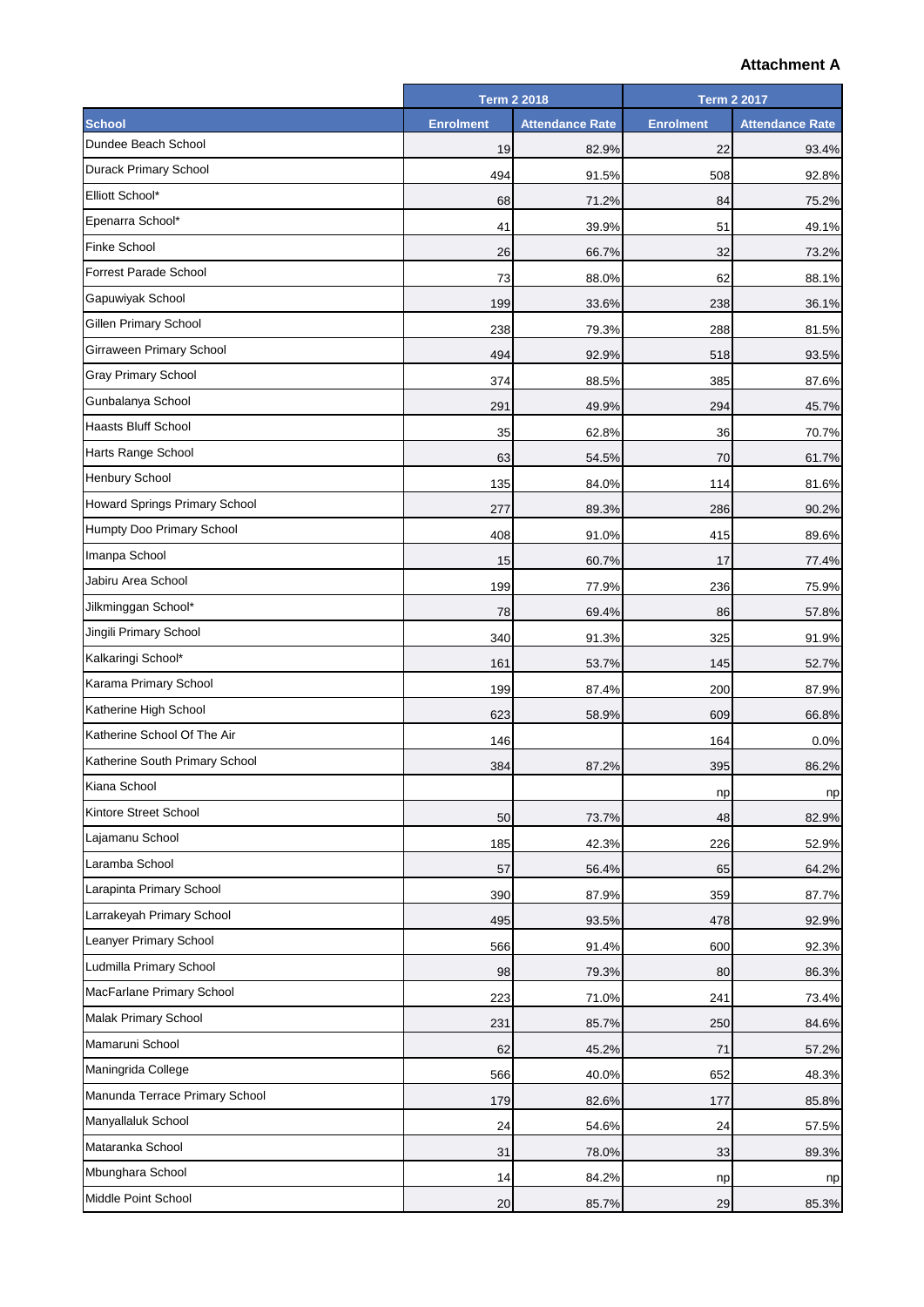## **Attachment A**

|                                                 |                           | <b>Term 2 2018</b> |                        | <b>Term 2 2017</b> |                        |
|-------------------------------------------------|---------------------------|--------------------|------------------------|--------------------|------------------------|
| <b>School</b>                                   |                           | <b>Enrolment</b>   | <b>Attendance Rate</b> | <b>Enrolment</b>   | <b>Attendance Rate</b> |
| Milikapiti School                               |                           | 64                 | 76.0%                  | 69                 | 78.9%                  |
| Milingimbi School                               |                           | 355                | 42.4%                  | 387                | 42.4%                  |
| Millner Primary School                          |                           | 205                | 85.6%                  | 200                | 84.1%                  |
| Milyakburra School                              |                           | 24                 | 38.9%                  | 26                 | 31.7%                  |
| Minyerri School                                 |                           | 165                | 62.5%                  | 174                | 67.3%                  |
| Moil Primary School                             |                           | 211                | 89.7%                  | 248                | 90.8%                  |
| Moulden Primary School                          |                           | 300                | 79.8%                  | 349                | 82.8%                  |
| Mount Allan School                              |                           | 69                 | 47.2%                  | 66                 | 59.2%                  |
| Mulga Bore School                               |                           | 16                 | 62.0%                  | 18                 | 21.0%                  |
| Murray Downs School                             |                           | 16                 | 57.2%                  | 15                 | 71.3%                  |
| Mutitjulu School*                               |                           | 44                 | 55.4%                  | 41                 | 49.4%                  |
| Nakara Primary School                           |                           | 589                | 92.0%                  | 589                | 92.1%                  |
| Nemarluk School                                 |                           | 157                | 87.3%                  | 143                | 87.3%                  |
| Neutral Junction School                         |                           | 27                 | 63.6%                  | 24                 | 68.4%                  |
| Newcastle Waters School                         |                           | 21                 | 78.1%                  | 16                 | 78.1%                  |
| Nganambala School                               |                           | 29                 | 70.8%                  | 26                 | 70.6%                  |
| Nganmarriyanga School                           |                           | 158                | 48.7%                  | 153                | 55.7%                  |
| <b>Ngukurr School</b>                           |                           | 294                | 54.7%                  | 323                | 53.2%                  |
| Nhulunbuy High School                           |                           | 305                | 75.4%                  | 276                | 73.7%                  |
| Nhulunbuy Primary School                        |                           | 429                | 84.0%                  | 431                | 83.4%                  |
| <b>Nightcliff Middle School</b>                 |                           | 290                | 86.6%                  | 255                | 85.9%                  |
| <b>Nightcliff Primary School</b>                |                           | 613                | 91.1%                  | 593                | 90.9%                  |
| Northern Territory School of Distance Education |                           | 511                | 100.0%                 | 387                | 100.0%                 |
| Ntaria School                                   |                           | 174                | 48.7%                  | 193                | 56.2%                  |
| Numbulwar School                                |                           | 162                | 42.3%                  | 170                | 42.3%                  |
| Nyirripi School                                 |                           | 32                 | 48.4%                  | 44                 | 46.5%                  |
|                                                 | Palmerston Senior College |                    | 1097<br>79.5%          | 472                | 80.1%                  |
| <b>Palmerston College</b>                       | Rosebery Middle School    |                    |                        | 629                | 82.7%                  |
| Papunya School*                                 |                           | 142                | 40.2%                  | 149                | 48.0%                  |
| Parap Primary School                            |                           | 524                | 92.6%                  | 545                | 92.8%                  |
| Peppimenarti School                             |                           | 49                 | 60.6%                  | 31                 | 71.7%                  |
| Pigeon Hole School                              |                           | 33                 | 74.6%                  | 31                 | 75.3%                  |
| Pine Creek School                               |                           | 32                 | 62.1%                  | 39                 | 51.3%                  |
| Pularumpi School                                |                           | 59                 | 83.9%                  | 53                 | 83.6%                  |
| Ramingining School*                             |                           | 284                | 52.5%                  | 312                | 60.7%                  |
| Robinson River School                           |                           | 60                 | 58.2%                  | 50                 | 67.2%                  |
| Rockhampton Downs School                        |                           | 29                 | 69.3%                  | 22                 | 89.5%                  |
| Rosebery Primary School                         |                           | 571                | 91.0%                  | 578                | 91.2%                  |
| Ross Park Primary School                        |                           | 509                | 91.0%                  | 498                | 91.0%                  |
| Sadadeen Primary School                         |                           | 238                | 72.1%                  | 290                | 56.6%                  |
| Sanderson Middle School                         |                           | 387                | 85.0%                  | 395                | 85.7%                  |
| Shepherdson College                             |                           | 447                | 38.1%                  | 676                | 31.2%                  |
|                                                 |                           |                    |                        |                    |                        |